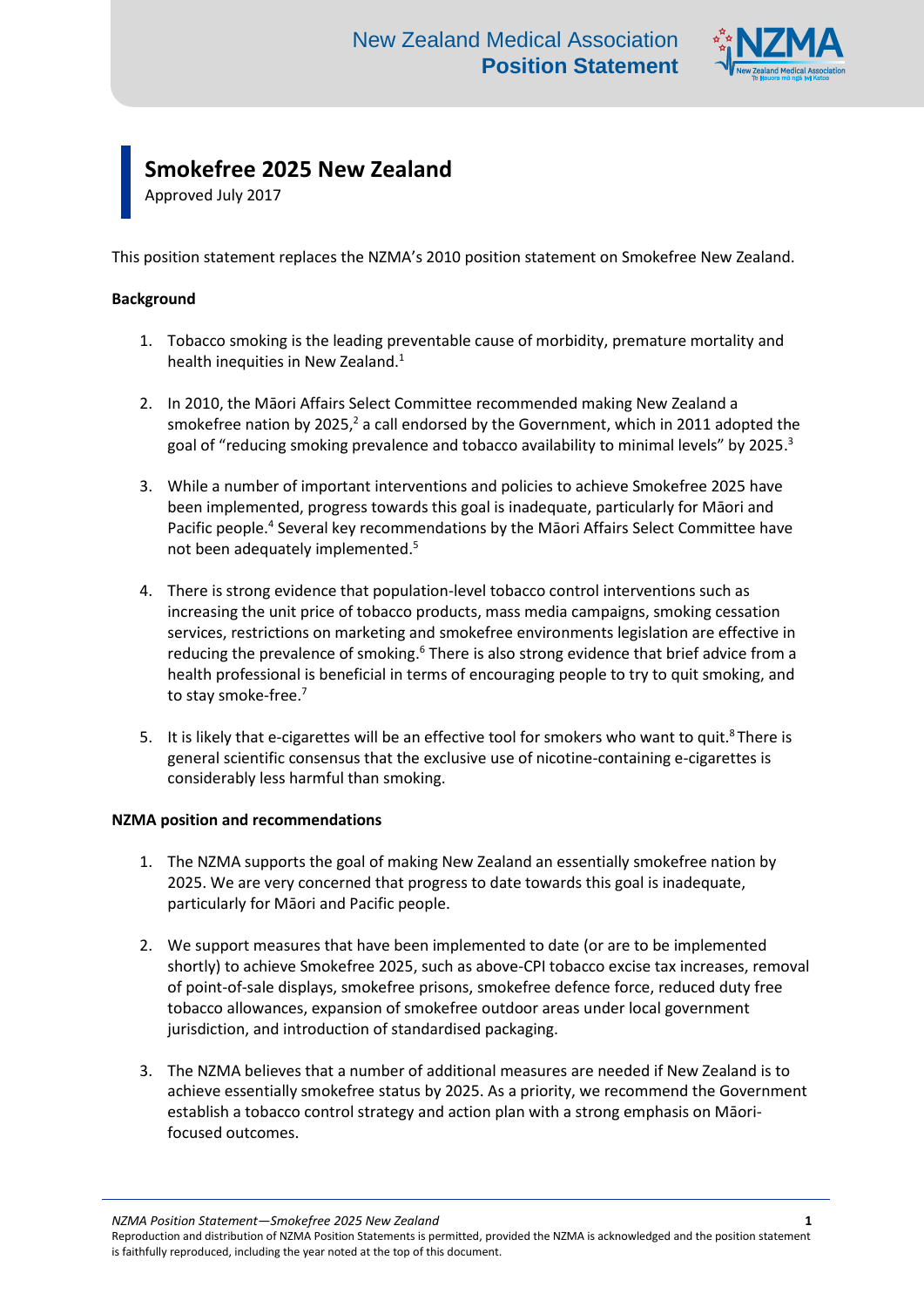

- 4. Such a tobacco control action plan must include a comprehensive suite of measures including, but not limited to:
	- further tobacco excise tax increases beyond CPI, with revenue used for smoking cessation and other programmes to achieve Smokefree 2025
	- measures to regulate and reduce retail availability of tobacco products<sup>9</sup>
	- well-resourced mass media campaigns to deter update and promote quitting
	- enhanced and targeted smoking cessation support services
	- school-based education programmes
	- extension of smokefree environments.

Other measures that should be strongly considered include regulating to reduce the attractiveness of cigarettes (such as by the removal of flavouring), and regulation of nicotine content.

- 5. We support making nicotine-containing e-cigarettes legally and readily available in New Zealand for adults, contingent on an appropriate regulatory regime that ensures due care for unintended harms and risks. Regulatory arrangements must be subject to the ongoing and comprehensive review of all evidence, including outcomes in terms of the impacts on tobacco smoking rates. The Government must retain the flexibility to implement more stringent measures to control the availability of e-cigarettes if future evidence of harm emerges. Provision should be made for mandated product improvement so that, as the technology for e-cigarettes and liquids evolves, regulation supports increases in safety.
- 6. In addition to the above measures, we believe the Government should seriously consider 'game-changer' or 'endgame' strategies.<sup>10</sup> These include measures such as dramatic tax increases, comprehensive reductions in retail supply, and mandated denicotinised cigarettes.
- 7. We believe that medical practitioners and other health professionals have a responsibility to advise their patients on the risks of smoking, to assist them to quit smoking, and to cooperate with community education programmes to discourage smoking. It is essential that medical practitioners are properly resourced to carry out education and cessation activities. Where possible, medical practitioners should also use their influence to advocate for smokefree measures such as those in this position statement.
- 8. It is important to closely monitor trends in smoking and use of e-cigarettes, with particular emphasis on the impacts, including unintended harms and risks, of smokefree measures.
- 9. It is important to ensure there is alignment between smokefree policies and other relevant current and future policies (eg, policies relating to cannabis).
- 10. Addressing the social determinants of health is critical in achieving equity and eliminating disparities in tobacco prevention and control. $^{11}$

## **References**

1. Ministry of Health. Health Loss in New Zealand 1990–2013: A report from the New Zealand Burden of Diseases, Injuries and Risk Factors Study. Wellington, August 2016. Available from <http://www.health.govt.nz/publication/health-loss-new-zealand-1990-2013>

*NZMA Position Statement—Smokefree 2025 New Zealand* **2**

Reproduction and distribution of NZMA Position Statements is permitted, provided the NZMA is acknowledged and the position statement is faithfully reproduced, including the year noted at the top of this document.